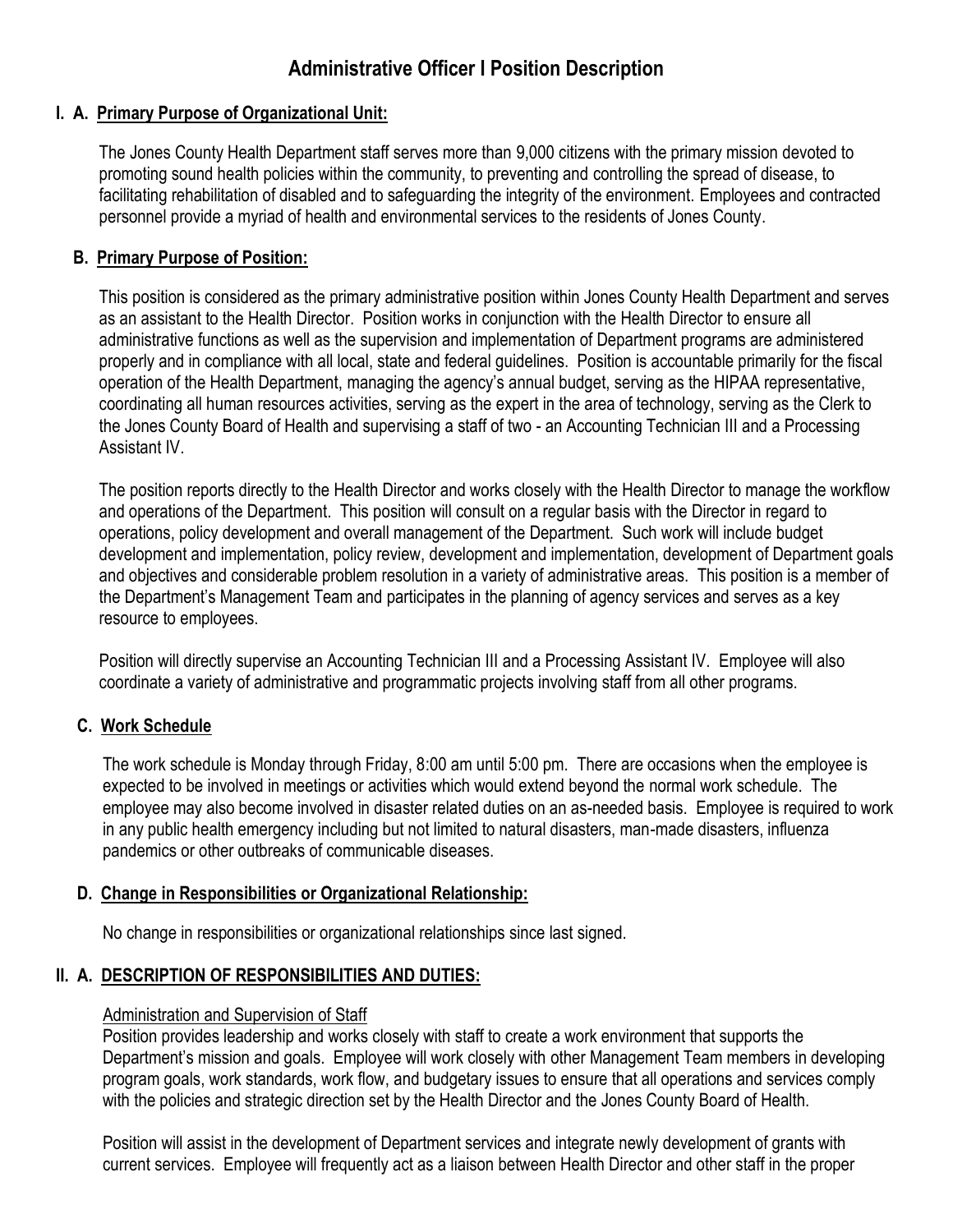implementation of services. Position may represent Director at Department Head meetings and other necessary services as they occur.

Position's incumbent must possess a good working knowledge of total Department programs and services, state and local purchasing and contract laws, rules and regulations, state personnel rules and other regulations to guide and evaluate staff. Position will supervise one Accounting Technician III and one Processing Assistant IV. Employee provides direct supervision in the accounting, billing, and medical records and participates in the recruitment and selection activities of staff, the overall training and problem resolution as required, performance evaluations and makes recommendations for personnel actions. Employee will take an active role in the area of counseling and disciplinary issues.

#### Fiscal Operations

Position is responsible for the operation of the Fiscal Unit and provides compliance with all liability and problematic issues on an as-needed basis. Employee assists the Health Director develop the annual operating and capital budget for the Department and evaluates budget and revenue alternatives and recommends courses of actions, meets with program managers to review budget development issues and provide advice on formulating and justifying budget requests. Major needs and changes are presented to the Health Director along with proper explanation, justification and alternative solutions and recommendations. Employee remains involved in investments and long term strategic financial planning as well as all budgetary reports and budget revisions. Revenue projections are made based on escrow balances, projected earnings and anticipated local, state, federal and grants allocations. Works closely with County Finance Director and staff to ensure budgetary functions are implemented and maintained properly.

#### HIPAA

Position is knowledgeable of all state and federal requirements with regard to the privacy and security of health information and be able to provide sound interpretation of the federal Health Insurance Portability and Accountability Act (HIPAA) that directly impacts the maintenance of health information. Administrative duties include the development and administration of a privacy program and security program that meets state and federal requirements. Position must work with representatives, management and specific committees to provide the framework for development of a privacy program that ensures the Department maintains appropriate privacy and confidentiality consents, authorization forms, and material reflecting current legal practices and requirements. Position must work with appropriate individuals to ensure the facility implements and maintains the appropriate security forms, material, processes, procedures and practices.

Employee will provide technical assistance in coordinating activities between program professionals and information technology staff to ensure that both paper and electronic health information is protected from unauthorized disclosure. Position will also become accountable for the training of Department staff and for periodic audits within the Department.

#### Human Resources Coordination

This employee serves as a key resource to the Health Director, Managers and the County Human Resources Director in the areas of organizational structure, position design and the maintenance of accurate position descriptions for all Department positions. In addition, this employee is accountable for the maintenance and administration of the Department's recruitment and selection policies and procedures which attract the best qualified applicants of Health Department positions. The position is accountable for posting and advertising agency vacancies, and works with the County HR Director in coordinating the applicant flow with the Employment Security Commission. Employee will act as a technical resource to managers in the development of job-specific structured interviews, reference-checking process, verification of transcripts and educational credentials and assurance of Department compliance with all Equal Opportunity laws and regulations. Employee will also coordinate all benefit information and other local, state and federal laws requirements which impact activities within the Health Department. Employee will monitor salary rates for employees who are newly appointed, promoted, demoted and received salary adjustment in addition to tracking types of appointment and status changes.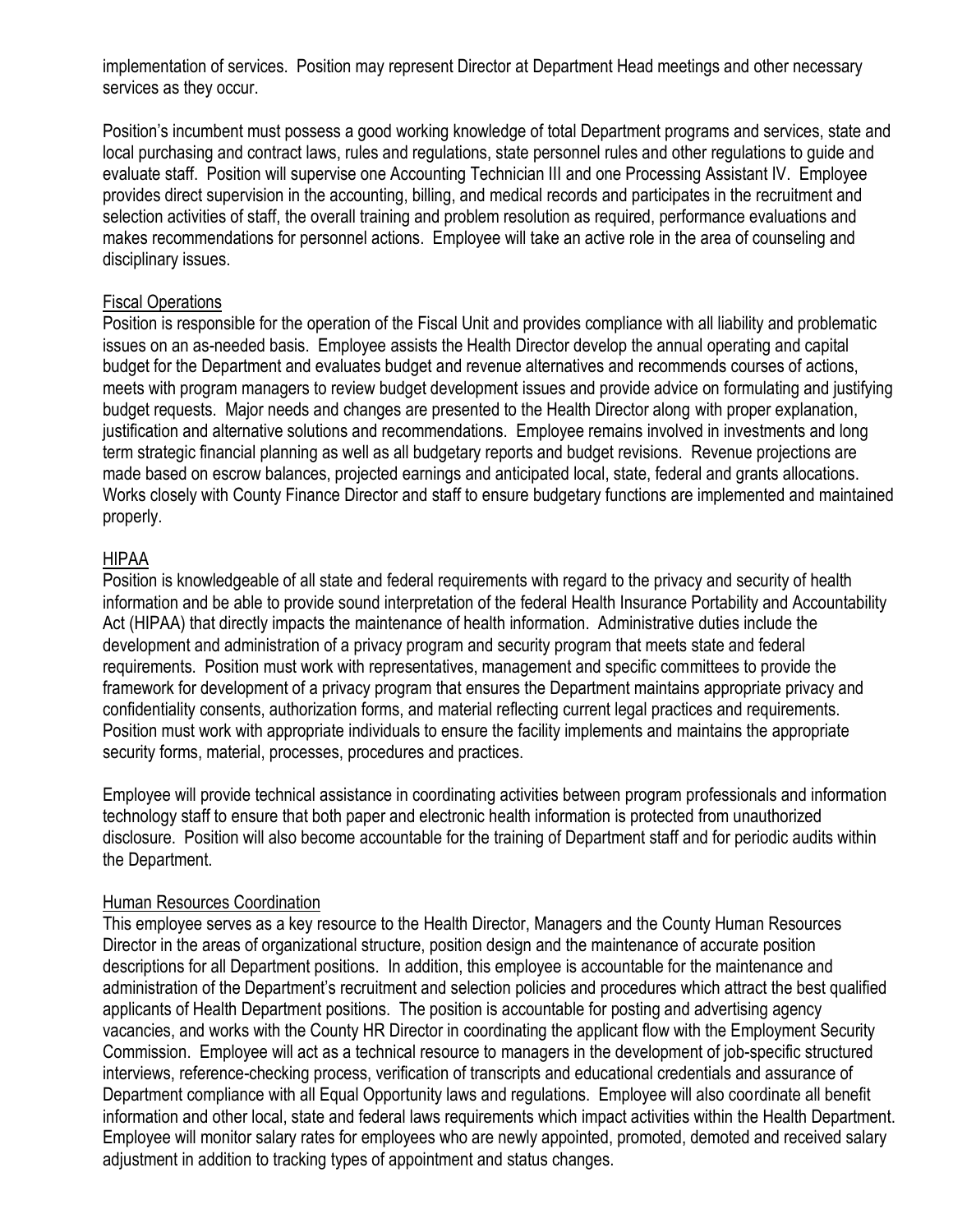Employee will also participate in all training activities, especially in the area of personnel management, will coordinate all counseling and disciplinary actions with the Health Director and will act as a resource and interpreter in all areas of human resources.

Position will also assist the Health Director in the establishment and maintenance of all personnel records and other personnel related information.

### Clerk to the Board of Health

Position will participate in all Jones County Board of Health meetings and will be responsible for the agenda development, for taking all minutes during meetings, will track attendance and will arrange all for all meetings and meeting locations. Employee will serve as a resource for board members and will respond to questions and problems as they arise. This position will gather specific information as requested by board members and will provide problem resolution to a variety of key issues as they occur.

### Technology Resource

Position will be responsible for the coordination of all Department technological equipment, policies, programs and Department reports. This employee will create programs as necessary depending upon automation needs of the Department. Will assess Department needs and act as a resource for the Health Director and Management staff. Will participate in all training activities and act as a key troubleshooter when staff experience difficulty with the computer system. Position will become responsible for the network security, for all training, and for future planning in the development of the system. Employee serves as the NC Mail Administrator and is responsible for the NCID, NCIR and all other state records which pertain to Department activities. Employee also will become responsible for the telephone system, all automation within the Department and for electronic mail systems as well as the computer server operation. The Department contracts with a technology consultant when experiencing serious problems and complications.

#### Other Duties

Employee will perform other duties as assigned by the immediate supervisor. Employee is required to work in any public health emergency including but not limited to natural disasters, man-made disasters, influenza pandemics or other outbreaks of communicable diseases.

## **II. B. OTHER POSITION CHARACTERISTICS:**

## 1. Accuracy Required in Work:

This position requires a high degree of accuracy as it has responsibility for the overall quality and timeliness of much administrative activity within the Department. This position must be accurate in all review of work, programmatic services, budgeting planning and implementation, human resources rules and regulations and other administrative rules as they apply to the Department.

## 2. Consequence of Error:

Position is considered to have key decision-making skills required on a daily basis. Failure to remain knowledgeable, properly interpret and implement prescribed rules and regulations can lead to great consequences as all programs and financial operations as well as personnel decisions are critical to the smooth operation of the Department. Failing to properly execute a critical decision can result in improper service delivery, failure to meet local and state budgetary requirements, patient/consumer issues, penalties, fines and sanctions, denial of funding and placing citizens and consumers at risk for being properly served.

#### 3. Instructions Provided to Employee:

Position requires use in independent judgment and discretion. Health Department Director offers instructions on an asneeded basis.